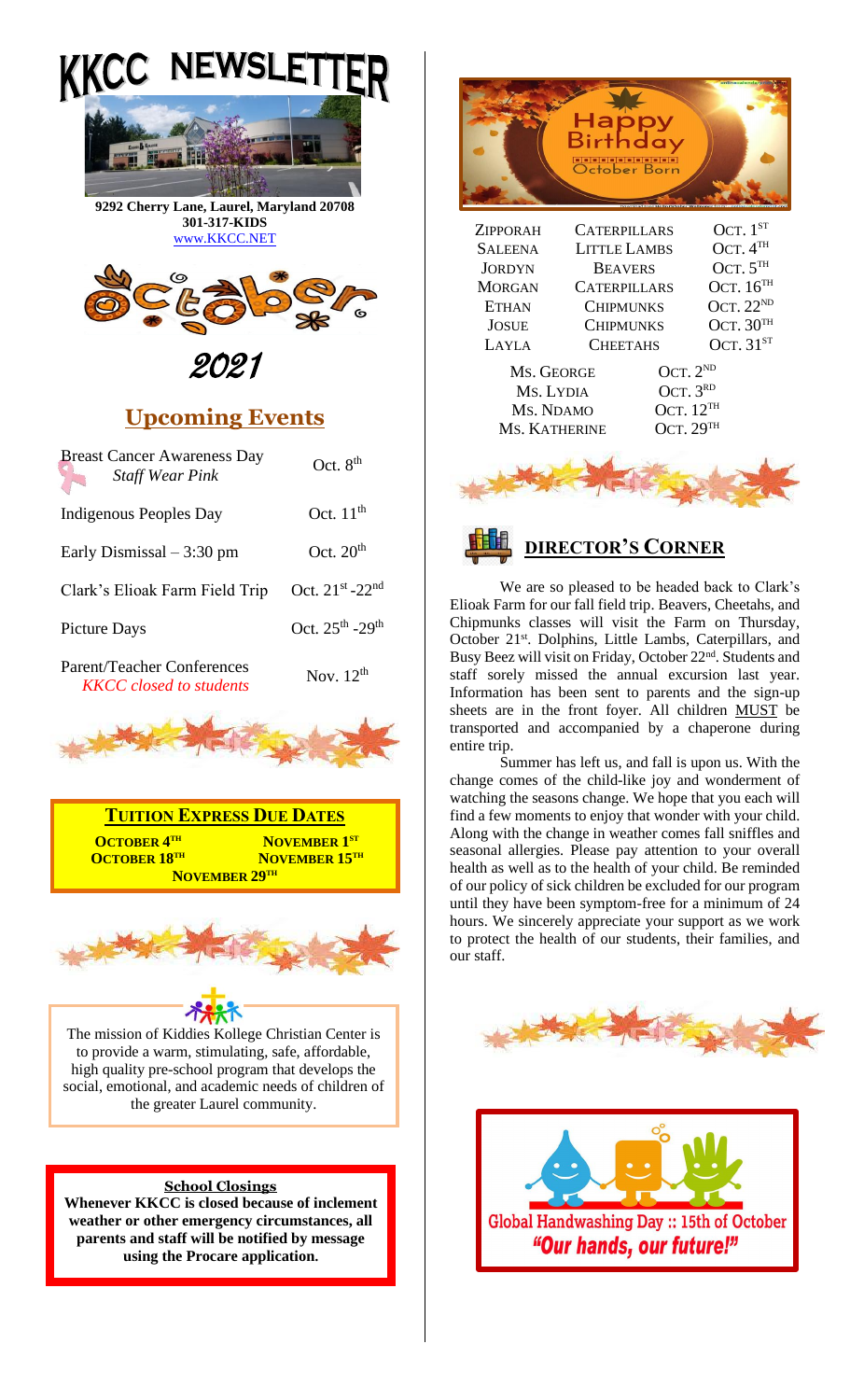

The Beavers began the new school year with a lot of excitement, and we hope to carry on in this spirit. September was an awesome month! The Beavers have settled well in their class and work is moving smoothly. We will continue to work on behavioral and social skills to groom good character.

Last month we studied classroom rules, which established the map for us to follow as we progress through this year. The "I Am Special" theme helped us identify our uniqueness. We then studied the "Family," a theme which encouraged the children to share with friends about their families. Lastly, we studied the "Fall" season. We enjoyed an awesome Spirit Week. We sincerely appreciate our parents for a job well done in supporting the children during Spirit Week. The fall season is here, and it is time to prepare for the colder weather, please remember to dress your children accordingly.

During the month of October, students will continue learning many new things. We will start the month with "Feelings" as a theme. Students will learn to share how different events, interactions, or words make them feel. They will learn that it is okay to share their feelings when and where appropriate. During the second week they will study the "Five Senses," knowing the body parts involved, their importance and uses. During the third week children will learn about the "Body Parts" and the function of each. The fourth week's theme will have us focus on the "Farm." Here, students will discuss things found on the farm and just how important the farm is in our lives. Yes, there is much to cover in such a little time. We look forward to exploring these topics with energy and fun.

Dear parents, please take time to review your child's work sheets and Daily Communicators as they bring them home. Doing so will help them better understand the topics we cover. Doing so will also help them see that we are working together to provide the best possible educational experience for them. I wish you all God's blessings as we work together.





Hello Parents and Cheetahs!

 Welcome to the month of October! We are in our second month of the new school year. The classroom schedule, routines, and daily activities are moving smoothly and comfortably into place. All students who were expected to join the Cheetah Family have either transitioned into the classroom from the summer program or have returned to school from a long stay at home. All have adjusted nicely and show that they are ready for a great school year. The expression "I Can't do It" is turning into "I Think I Can" and will eventually turn into "I Did It!" It is extremely rewarding for us to witness these transitions. "Thank You" to all parents for supporting your children in their new endeavors. We hope that the new school year is just as exciting and filled with great promise for you as we know it will be for your little ones!

 The Cheetahs have started learning how to properly write their names and letters on lined paper. Mrs. Lydia has also started teaching the Cheetahs how to say their colors and letters in Spanish. As the weeks go on Mrs. Lydia will also teach them how to say numbers, days of the week, and much more. They are learning which letters are vowels and their sounds. They are recognizing numbers. They are beginning to understand the concept of numbers through games. We use other avenues to focus on establishing and developing thinking skills. We want them to be able to write letters and numbers by hearing them dictated. They will also continue learning the days of the week, months of the year and different shapes such a square, circle, oval, rectangle, and triangle. They will also learn about different themes throughout the month such as feelings, the five senses, body parts and the farm. They are enjoying Art Projects along with other activities.

 I extend a *Huge Thank You* to all parents who attended orientation. We trust that all your questions or concerns were answered. We hope that your mind was put at ease, and that you left feeling confident that your child is in good and loving hands. If not, please do not hesitate to reach out to either me or Administration.

 A "Shout Out" to all Cheetahs for their awesome participation in "Spirit Week." Everyone looked Amazing! We truly had a ball expressing ourselves! Cheetahs, you are doing a GREAT job adhering to the Mandatory Wearing of Face Masks. I know that they can be quite uncomfortable at times. They do not always fit the way that they should, but you never complain. You are trying your best to comply. So again, "Thank You!" I am proud of you for taking on this type of responsibility!!! God willing, this will not last forever!!!!

 It is important for your child to arrive at KKCC no later than 9:00am each morning. Our school day begins promptly at 9:00am. Children arriving after 9:00am will be marked as tardy. More importantly, they will miss a critical part of the learning experience. Please include fruits and vegetables in child's lunch. This will help them learn to maintain healthy eating habits. We also ask you to teach your children how to proper personal hygiene. Remind your child each day just how important it is to keep their entire bodies clean.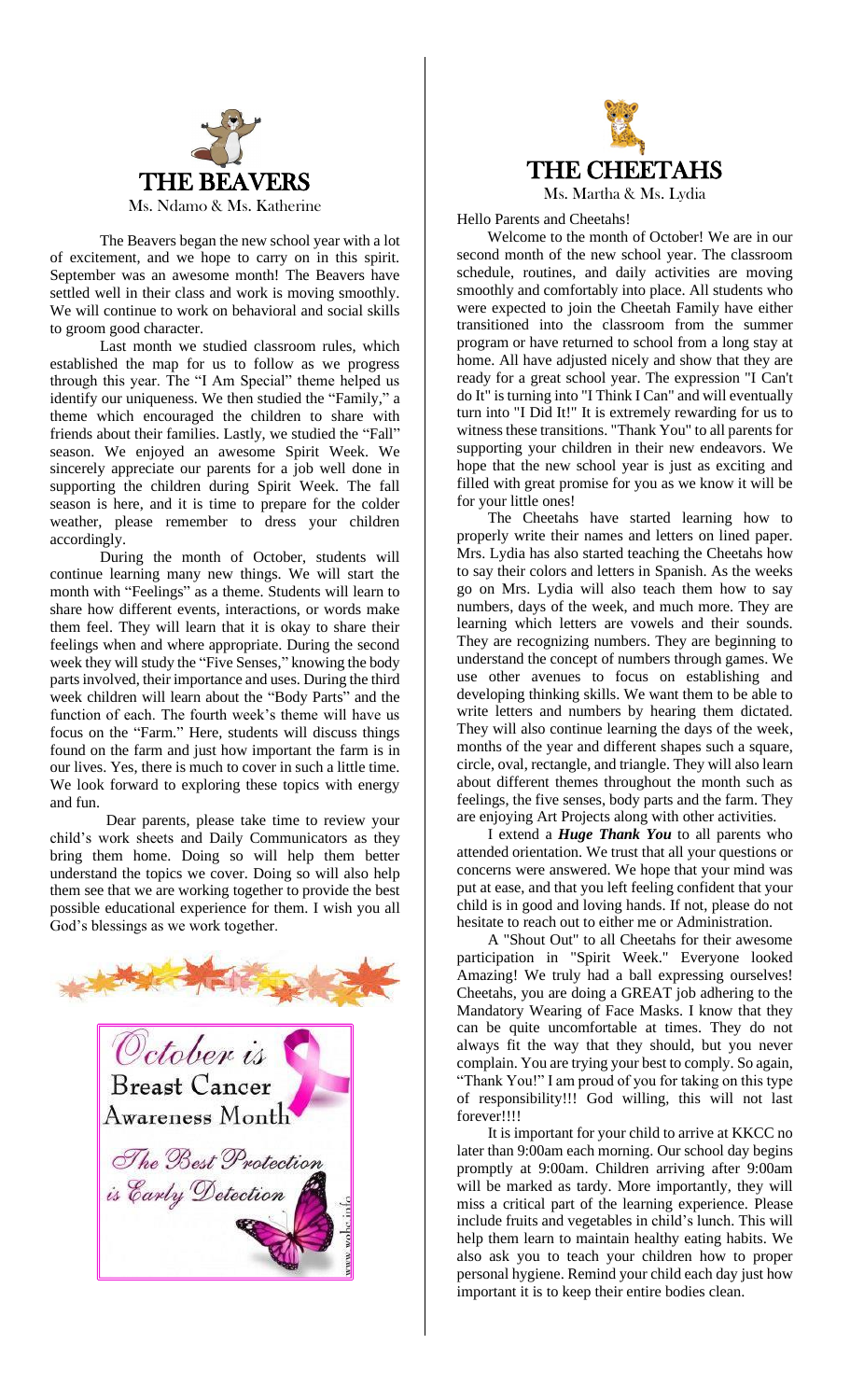

 Happy Fall Season, Parents! With fall comes a lot of changes just like the leaves outside! Weather will be changing and so will the clothes we wear. Hats, scarves, and boots will soon appear!

 Our themes this month will be Feelings, Five Senses, Body Parts, and the Farm. The children will learn about the different feelings they have and how to express them in a positive way. Five Senses is a fun theme where the children will practice the five senses with lots of class experiments. In addition to the senses, the children will then learn about their Body Parts and the functions of those parts. Finally, the theme "Farm" will be where the children will learn about different farm animals and life on the farm. The children will enjoy a field trip to Clark Elioak Farm that will help them to see what they have learned.

 Please make note of these key reminders. Your child's clothes must be appropriate for the weather. We are still closing early on the third Wednesday of each month. *October 26th is the Chipmunks' Picture Day!*

 Stay "warm" and "toasty" in this season "Chipmunk Parents!"



### **KKCC School Reminders**

- **Keep sick children home from school**. If a child complains of not feeling well or shows *any* signs or symptoms of illness, the parents will be called to pick up the child from school.
- Pack at least one extra mask in your child's bag.
- Breakfast is served from 8-8:30 am daily. Children wanting breakfast must be at school no later than 8:00 am.
- Classes begin at 9:00am each day. Children arriving after 9:00 am will be marked as tardy.
- Because of potential allergic reactions, do not pack shellfish, nuts, peanuts, or other nut products for lunch. Check prepackaged lunches to be sure that they do not contain nut products.
- We strongly encourage you to pack vegetables and fresh fruit for your child's lunch.
- Be mindful of choking hazards such as grapes and popcorn when packing lunches for young children.
- Each child must have a lunch box with an ice pack to keep food fresh.
- Lunches that are canned, frozen, or that need to be cooked are not allowed. Do not send glass or Pyrex dishes. Use microwavable containers. Meals must take no longer than two minutes to microwave.
- Be sure that your child keeps two complete changes of weather-appropriate clothing (including underwear and socks) in his or her classroom.
- Crocs and open-toed sandals are prohibited.
- Children should not wear expensive jewelry or excessive hair beads to school.
- Do not send personal toys, especially stuffed animals, to school with your child.



*Welcome Fall!* **. . .***Every leaf speaks bliss to me, . . .fluttering from the autumn tree.*

October! With blissful spirit, our Caterpillars will enter this new month. Having adjusted to their daily routine, they eagerly look forward to learning new things, sharing ideas, socializing, and having lots of fun through play. Our themes and activities will contribute to meeting a wide range of their needs in different developmental domains. These themes are Feelings, Five Senses, Body Parts, and the Farm. Our activities will involve reading and discussions, dancing and singing, mimicking emotions, pretend play, fixing puzzles, playing games, and crafting art. We are fortunate this year to once again be able to visit Clark's Elioak Farm. In prior years that trip has been the highlight of the season. Our students toured the farm, fed baby animals, went on a hayride, and even picked their own pumpkin! We sincerely hope that all parents will be able to participate and enjoy the fun with their children.



# AN AUTUMN DAY **CARMEN LAGOS SIGNES**

Pumpkins in the cornfields, Gold among the brown. Leaves of rust and scarlet Trembling slowly down; Birds that travel southward, Lovely time to play; Nothing is as pleasant As an autumn day!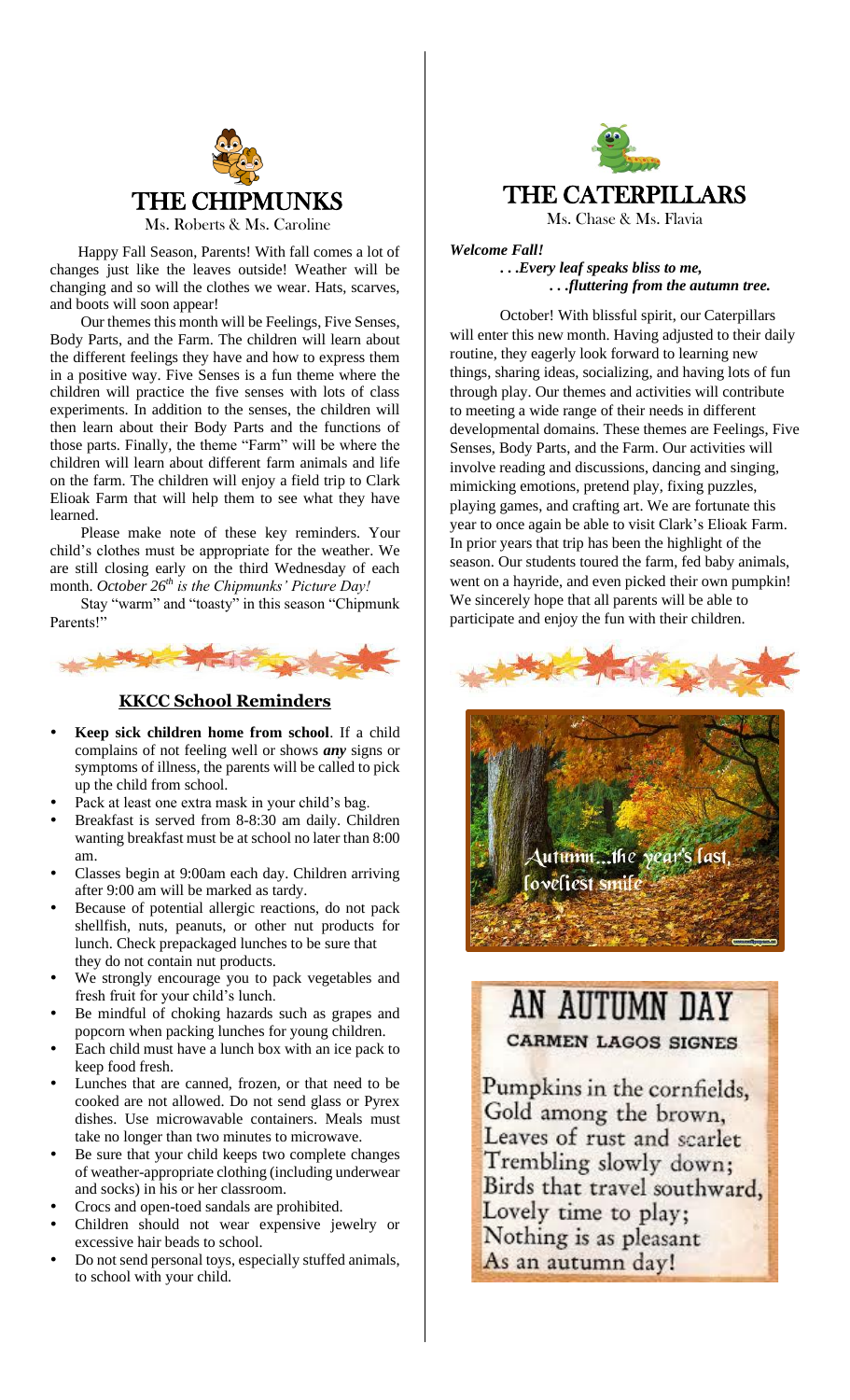

Dear Parents, Welcome to a new month!

It is hard to believe how the month of September just flew by! The Busy Beez have settled down nicely into classroom routines, activities, and schedules. I must say they look so cute in their uniforms! Last month, the Busy Beez learned classroom rules. Of course, these rules will be in effect throughout the school year. We also talked about how special and unique everyone is. We got to know who makes up the various Busy Beez family units. Last, but not the least, we discussed Fall. Speaking of Fall, we are excited that we can go outside for some fresh air! Yea! The Busy Beez had so much fun during "Spirit Week." Actually, we all did! Thank you, parents, for indulging us! It was very much appreciated.

Again, we thank all the parents who attended our Open House (Class Orientation). It was nice meeting some of you for the first time. We look forward to a great school year. We are confident that our partnership is the key to the children's success at school.

Our theme for the first week of October is *Feelings.* The purpose of this theme is to help the children develop an understanding of feelings. During this week, we will teach the children that we all experience many feelings during the day. For example, we could be sad during drop offs because we are going to miss our parents. Or we could be happy because we get to play with our favorite toy. We will explore ways of expressing the different feelings we are experiencing. We will touch on the fact that we could express our feelings verbally or nonverbally. At home, talking with your child about your feelings will encourage them to talk with you about theirs.

The theme for the second week is the *Five Senses*. The children will be taught which parts of the body are involved when we talk about our five senses (Sight, Sound, Smell, Touch, and Taste). They will gain an understanding of how we use them every day to get to know and understand the world around us. This week would be a good time to place emphasis on our morning prayer: *"I am blessed today... I can see, and I can hear."* This is also a good time to teach the children to be grateful to God that we can do all these especially since others can't. At home, please remind your child of what the five senses are and their functions in our everyday lives.

The theme for week three is *Body Parts.* This theme reminds me of the scripture that states that we are fearfully and wonderfully made. The students will learn the names and functions of at least ten body parts. One of the fun projects we will do that week is to choose a volunteer to have his/her body traced. At home, let your child mention parts of the body they are not yet accustomed to like thigh, ankles etc.

For week four, the theme is *The Farm.* During this week, we will discuss the fact that a farm is land used to grow plants and/or raise animals for food. People who grow these plants or raise these animals are called farmers. This type of work is called farming. We will sing songs like "Old MacDonald Had a Farm" where Busy Beez will learn the sound some farm animals make. We will sing "The Farmer in the Dell."

We will review letters Aa and Bb and work on letters Cc and Dd. Numbers 2 and 3 are the numbers of the month. Bible stories include the story of *Joseph, Baby Moses, Hannah Prays for a Son, Samuel Listens to God, David the Shepherd,* and *David and Goliath*. Our Bible verses for October are Psalm 18:30 and Psalm 23:1. We look forward to an awesome month in Jesus' name, amen.

#### **Tips For Parents**

#### **How can I help my preschooler become more independent?**

The preschool age is a time for rapidly growing independence; your child learns to separate from you in preparation for attending school. During the preschool years, she will learn essential life skills, like dressing and feeding herself. Because children learn best when there are clear rules and expectations, establish regular routines. The morning routine can involve going to the potty, getting dressed, and eating breakfast -- all skills that your child will eventually be able to do on his/her own. Give some specific tasks that will make him/her feel important and empowered, like feeding the dog or putting dirty pajamas in the hamper. Simple chores can help him/her feel as though she has a daily contribution to make. …. *By Rebecca Phillip*





#### *Hispanic Heritage Month September 15 – October 15*

National Hispanic Heritage Month is a period from September 15 to October 15 in the United States for recognizing the contributions and influence of Hispanic Americans to the history, culture, and achievements of the United States. Hispanic Heritage Month began as Hispanic Heritage Week. Hispanic Heritage Week was established by legislation sponsored by Rep. Edward R. Roybal of Los Angeles and was signed into law by President Lyndon Johnson in 1968.

In 1988, the commemorative week was expanded to a month (September 15 to October 15) by legislation sponsored by Rep. Esteban Edward Torres (D-Pico Rivera), amended by Senator Paul Simon and signed into law by President [Ronald Reagan.](https://en.wikipedia.org/wiki/Ronald_Reagan) September 15 was chosen as the starting point for the commemoration because it is the anniversary of the Cry of Dolores, which marked the start of the Mexican War of Independence and thus resulted (in 1821) in independence for the New Spain Colony (now Mexico, Guatemala, Belize, El Salvador, Costa Rica, Honduras, and Nicaragua). *[National Hispanic Heritage Month -](https://en.wikipedia.org/wiki/National_Hispanic_Heritage_Month) Wikipedia*